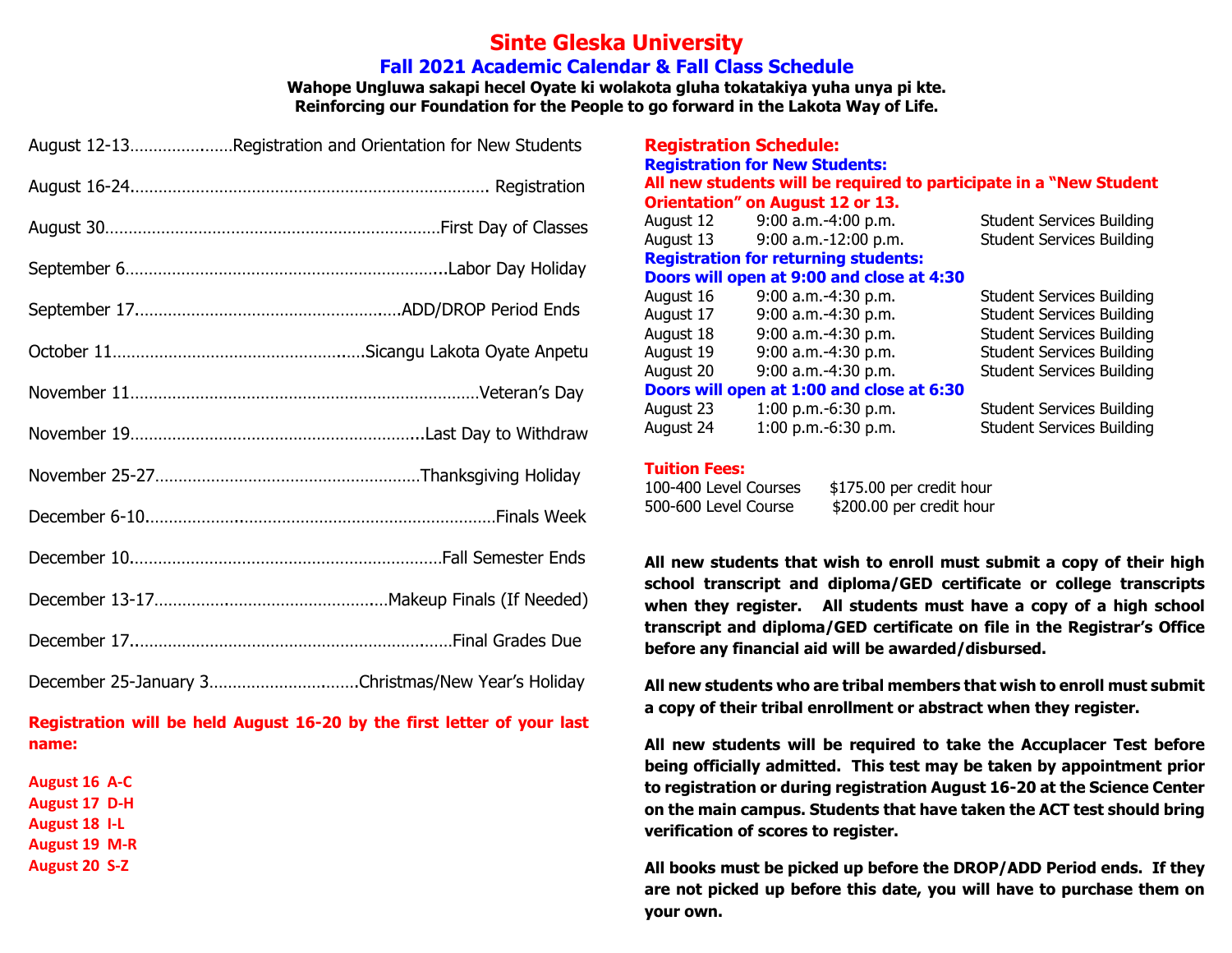| <b>Classroom Locations</b> |                                |                  |                                |                  |                                     |  |  |  |  |  |
|----------------------------|--------------------------------|------------------|--------------------------------|------------------|-------------------------------------|--|--|--|--|--|
| <b>Classroom</b>           | <b>Location</b>                | <b>Classroom</b> | <b>Location</b>                | <b>Classroom</b> | <b>Location</b>                     |  |  |  |  |  |
| DAI                        | Downtown Art Institute         | <b>CAI</b>       | Campus Art Institute           | SC <sub>1</sub>  | Science Center                      |  |  |  |  |  |
| SC <sub>2</sub>            | <b>Science Center</b>          | SC <sub>3</sub>  | <b>Science Center</b>          | SC <sub>4</sub>  | <b>Science Center</b>               |  |  |  |  |  |
| T <sub>104</sub>           | <b>Technology Building</b>     | T <sub>203</sub> | <b>Technology Building</b>     | T <sub>205</sub> | <b>Technology Building</b>          |  |  |  |  |  |
| T208                       | <b>Technology Building</b>     | <b>MRL</b>       | Media Room Library             | <b>LOA</b>       | Library Open Area/Upstairs          |  |  |  |  |  |
| IOT <sub>1</sub>           | Institute of Technologies Bldg | IOT <sub>2</sub> | Institute of Technologies Bldg | <b>BMB</b>       | <b>Business Management Building</b> |  |  |  |  |  |
| SS101                      | <b>Student Services Bldg</b>   | SS102            | <b>Student Services Bldg</b>   | <b>SC103</b>     | <b>Student Services Bldg</b>        |  |  |  |  |  |
| ED1                        | <b>Student Services Bldg</b>   | ED <sub>2</sub>  | <b>Student Services Bldg</b>   | ED <sub>3</sub>  | <b>Student Services Bldg</b>        |  |  |  |  |  |
| LLab                       | Library/Upstairs               | <b>MP141</b>     | Multipurpose                   | MP133            | Multipurpose                        |  |  |  |  |  |
| IT Shop                    | Maintenance Bldg               | LS Tipi          | Lakota Studies Tipi            | <b>Nursing</b>   | Downtown Building                   |  |  |  |  |  |

#### **Art Institute**

| <b>Course</b> | Sect.           | <b>Course Title</b>                                                  | Cr. | Day/Time       | <b>Bldg/Room</b> | <b>Instructor</b> |
|---------------|-----------------|----------------------------------------------------------------------|-----|----------------|------------------|-------------------|
| AI 101        | $00\,$          | Design Elements I Lab Fee: \$80.00                                   | 3   | $T/1-4$        | DAI              | N. Day            |
| AI 111        | $00\,$          | Drawing Logic I Lab Fee: \$100.00                                    | 3   | MW/9-12        | DAI              | M. MacKichan      |
| AI 112        | 00              | Drawing Logic II Lab Fee: \$100.00 Preq: AI 111                      | 3   | MW/9-12        | DAI              | M. MacKichan      |
| AI 201        | $00\,$          | Color Composition Lab Fee: \$80.00                                   | 3   | TH/1-4         | DAI              | N. Day            |
| AI 212        | $00\,$          | Life Drawing Lab Fee: \$125.00                                       | 3   | MW/9-12        | DAI              | M. MacKichan      |
| AI 216        | $00\,$          | Northern Plains Design Lab Fee: \$125.00                             | 3   | $MW/4-7$       | <b>Hybrid</b>    | M. MacKichan      |
| AI 231        | $00\,$          | Painting I Lab Fee: \$150.00 Preq: AI 112                            | 3   | TTH/1-4        | <b>CAI</b>       | M. MacKichan      |
| AI 232        | 00              | Painting II Lab Fee: \$175.00 Preq: AI 231                           | 3   | <b>TTH/1-4</b> | <b>CAI</b>       | M. MacKichan      |
| AI 241        | $00\,$          | Sculpture I Lab Fee: \$160.00                                        | 3   | TTH/4-7        | DAI              | N. Day            |
| AI 242        | $00\,$          | Sculpture II Lab Fee: \$160.00                                       | 3   | TTH/4-7        | DAI              | N. Day            |
| AI 251        | $00\,$          | Printmaking I Lab Fee: \$160.00                                      | 3   | $MW/1-4$       | <b>CAI</b>       | N. Day            |
| AI 252        | $00\,$          | Printmaking II Preq: AI 251 Lab Fee: \$160.00                        | 3   | $MW/1-4$       | <b>CAI</b>       | N. Day            |
| AI 255        | $00\,$          | Digital Photography Lab Fee: \$180.00                                | 3   | MW/7-10        | <b>DAI</b>       | N. Day            |
| AI 256        | $00\,$          | Digital Photography II Preq: AI 255<br>Lab Fee: \$180.00             | 3   | MW/7-10        | DAI              | N. Day            |
| AI 311        | $00\,$          | Drawing Logic III Lab Fee: \$140.00 Preq: AI 112                     | 3   | MW/9-12        | <b>DAI</b>       | M. MacKichan      |
| AI 312        | $00\,$          | Drawing Logic IV Lab Fee: \$140.00 Preq: AI 311                      | 3   | MW/9-12        | DAI              | M. MacKichan      |
| AI 331        | $00\,$          | Painting III Lab Fee: \$175.00 Preq: AI 232                          | 3   | <b>TTH/1-4</b> | <b>CAI</b>       | M. MacKichan      |
| AI 332        | $00\,$          | Painting IV Lab Fee: \$175.00 Preq: AI 331                           | 3   | TTH/1-4        | <b>CAI</b>       | M. MacKichan      |
| AI 431        | $00\,$          | Painting Special Projects I Lab Fee: \$175.00<br><b>Preq: AI 332</b> | 3   | $TH/1-4$       | <b>CAI</b>       | M. MacKichan      |
| AI 432        | 00 <sub>0</sub> | Painting Special Projects II Lab Fee: \$175.00                       | 3   | <b>TTH/1-4</b> | <b>CAI</b>       | M. MacKichan      |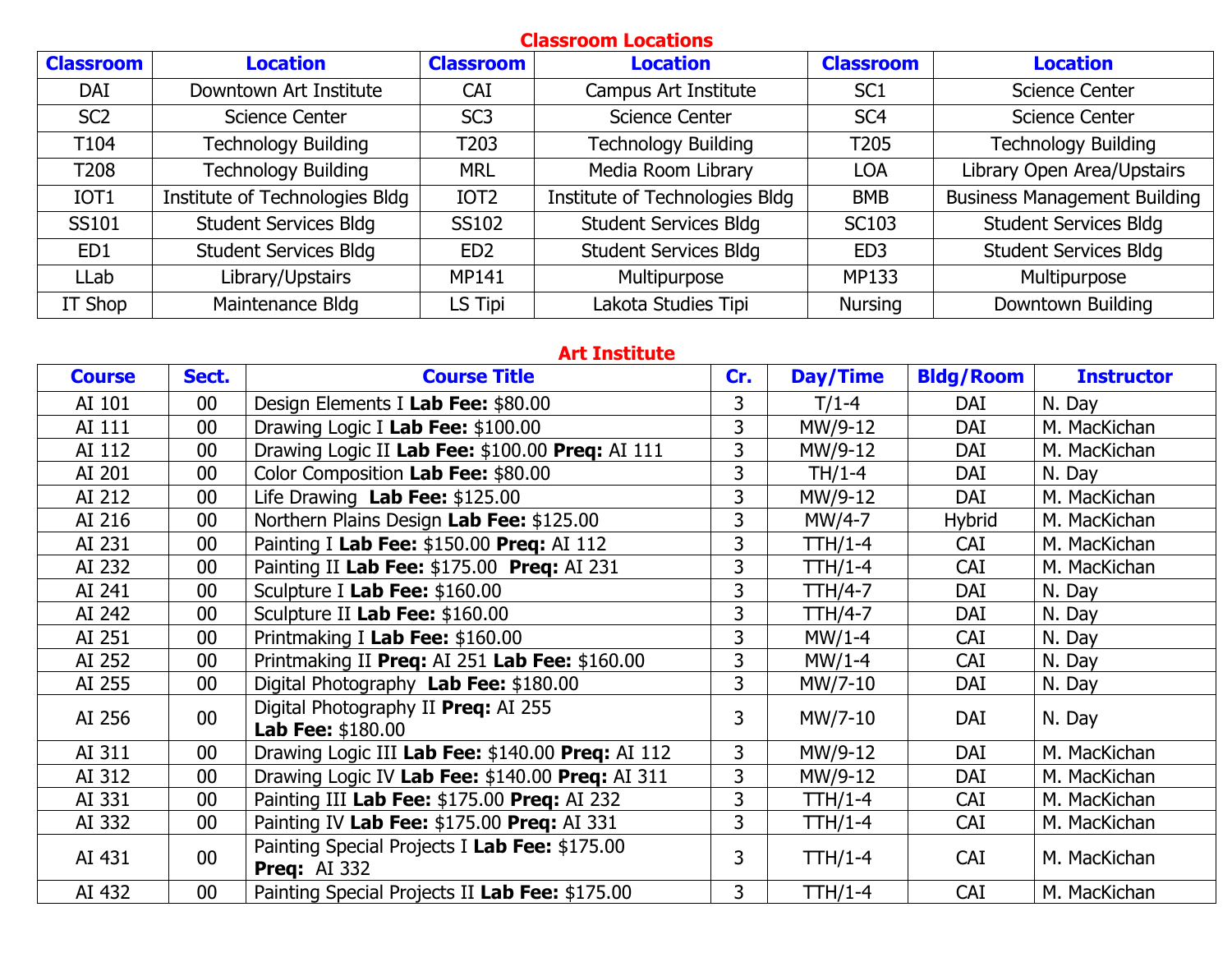|        |        | <b>Preg: AI 431</b>                                                    |   |                |            |              |
|--------|--------|------------------------------------------------------------------------|---|----------------|------------|--------------|
| AI 341 | $00\,$ | Sculpture III Preq: AI 242 Lab Fee: \$160.00                           | 3 | <b>TTH/4-7</b> | <b>DAI</b> | N. Day       |
| AI 342 | $00\,$ | Sculpture IV Preq: AI 341 Lab Fee: \$160.00                            | 3 | TTH/4-7        | DAI        | N. Day       |
| AI 351 | $00\,$ | Printmaking III Preq: AI 252 Lab Fee: \$160.00                         | 3 | $MW/1-4$       | <b>CAI</b> | N. Day       |
| AI 352 | $00\,$ | Printmaking IV Preq: AI 351 Lab Fee: \$160.00                          | 3 | $MW/1-4$       | <b>CAI</b> | N. Day       |
| AI 356 | $00\,$ | Digital Photography III Preg: AI 256<br><b>Lab Fee: \$180.00</b>       | 3 | MW/7-10        | <b>DAI</b> | N. Day       |
| AI 411 | 00     | Drawing Special Projects I Lab Fee: \$140.00<br><b>Preg: AI 312</b>    | 3 | MW/9-12        | DAI        | M. MacKichan |
| AI 412 | $00\,$ | Drawing Special Projects II Lab Fee: \$140.00<br><b>Preg: AI 411</b>   | 3 | MW/9-12        | DAI        | M. MacKichan |
| AI 441 | $00\,$ | Sculpture Special Projects I Preq: AI 342<br><b>Lab Fee: \$160.00</b>  | 3 | <b>TTH/4-7</b> | DAI        | N. Day       |
| AI 442 | $00\,$ | Sculpture Special Projects II Preq: AI 441<br><b>Lab Fee: \$160.00</b> | 3 | $TTH/4-7$      | DAI        | N. Day       |
| AI 451 | $00\,$ | Printmaking Special Projects Preq: AI 352<br><b>Lab Fee: \$160.00</b>  | 3 | $MW/1-4$       | <b>CAI</b> | N. Day       |
| AI 452 | $00\,$ | Printmaking Special Projects II Preq: AI 452<br>Lab Fee: \$160.00      | 3 | $MW/1-4$       | <b>CAI</b> | N. Day       |

#### **Arts & Sciences**

| <b>Course</b>  | Sect. | <b>Course Title</b>                                 | Cr. | Day/Time   | <b>Bldg/Room</b> | <b>Instructor</b> |
|----------------|-------|-----------------------------------------------------|-----|------------|------------------|-------------------|
| CE 107         | 00    | <b>Computer Essentials</b>                          | 3   | $M/4-7$    | On-line          | M. Gunhammer      |
| CE 107         | 01    | <b>Computer Essentials</b>                          | 3   | $T/4-7$    | On-line          | M. Gunhammer      |
| CE 107         | 02    | <b>Computer Essentials</b>                          | 3   | $W/7-10$   | On-line          | M. Gunhammer      |
| CH 151         | 00    | Chemistry I                                         | 4   | MW/9:30-12 | T <sub>208</sub> | N. Klein          |
| <b>EN 101</b>  | 00    | Freshman English I                                  | 3   | $M/1-4$    | SC <sub>2</sub>  | W. Bodle          |
| <b>EN 101</b>  | 01    | Freshman English I                                  | 3   | TH/9-12    | SC <sub>2</sub>  | W. Bodle          |
| <b>EN 101</b>  | 02    | <b>Freshman English I CLOSED</b>                    | 3   | $W/4-7$    | <b>On-line</b>   | <b>W. Bodle</b>   |
| <b>EN 101</b>  | 03    | Freshman English I                                  | 3   | $W/4-7$    | On-line          | J. Miller         |
| <b>EN 102</b>  | 00    | Freshman English II Preg: EN 101                    | 3   | $M/9-12$   | On-line          | K. Jurich-Pipeboy |
| <b>EN 102</b>  | 01    | Freshman English II Preq: EN 101                    | 3   | $M/4-7$    | On-line          | K. Jurich-Pipeboy |
| <b>EN 250</b>  | 00    | <b>Creative Writing</b>                             | 3   | $T/1-4$    | SC <sub>2</sub>  | J. Marshall       |
| <b>EN 251</b>  | 00    | Contemporary Native American Literature             | 3   | $T/9-12$   | SC <sub>2</sub>  | J. Marshall       |
| <b>EN 301</b>  | 00    | Research Writing                                    | 3   | $T/4-7$    | On-line          | N. Eagle Star     |
| <b>EN 321</b>  | 00    | Literature of the Americas I                        | 3   | TH//1-4    | SC <sub>2</sub>  | W. Bodle          |
| <b>ESC 121</b> | 00    | Earth Science                                       | 4   | MW/4:30-7  | T <sub>208</sub> | N. Klein          |
| <b>ESC 200</b> | 00    | Introduction to Energy and Renewable Energy Sources | 4   | TTH/1-3:30 | T203             | N. Klein          |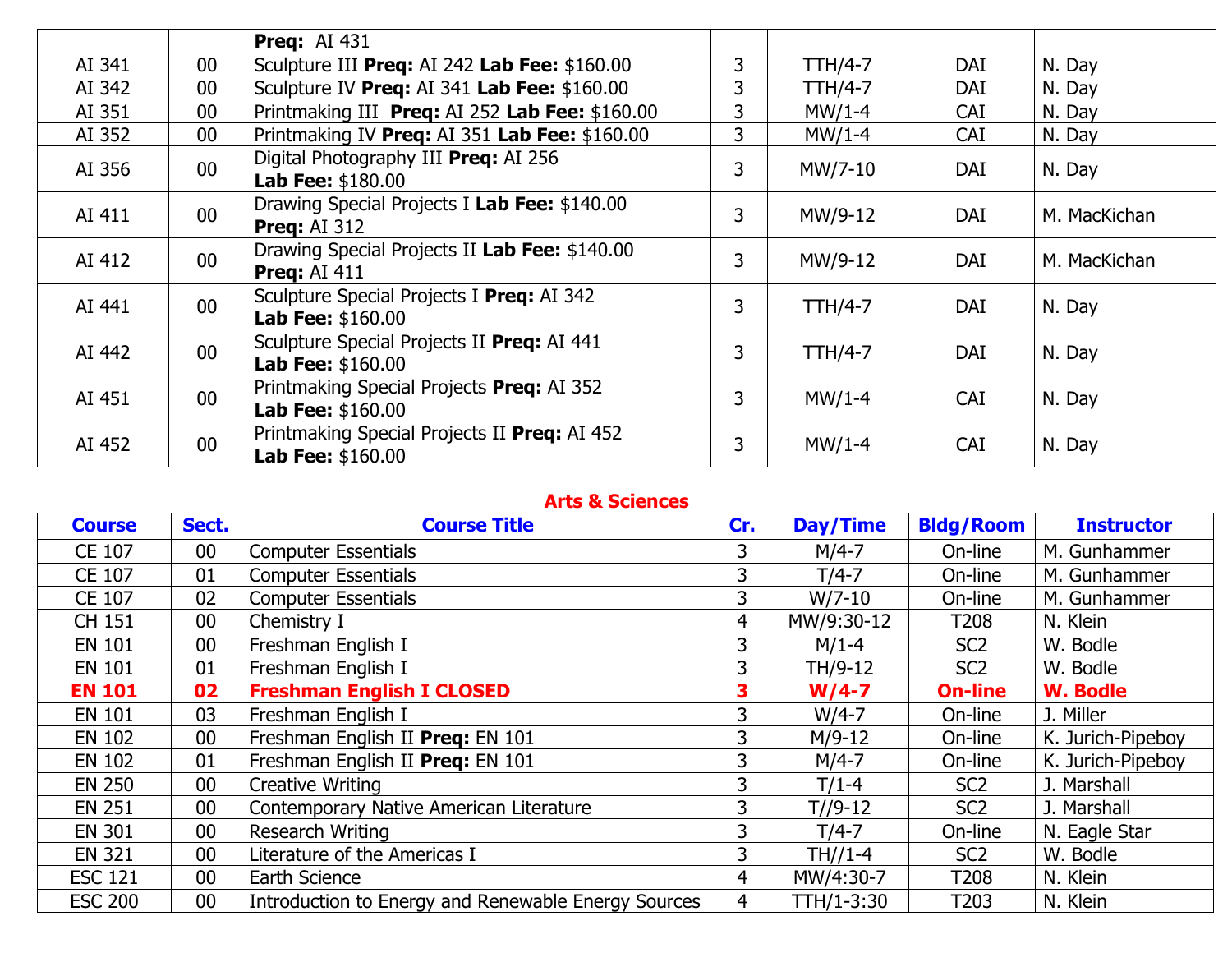| <b>HI 151</b> | 00     | <b>World Civilization I</b>               | 3              | $W/1-4$          | On-line          | L. Hoesing        |
|---------------|--------|-------------------------------------------|----------------|------------------|------------------|-------------------|
| <b>HI 251</b> | $00\,$ | American History I                        | 3              | $W/4-7$          | On-line          | L. Hoesing        |
| <b>HI 350</b> | $00\,$ | Twentieth Century War in American History | 3              | TH/4-7           | On-line          | L. Hoesing        |
| MA 120        | 00     | Math Essentials                           | 4              | $TWTH/1-3$       | SC <sub>1</sub>  | J. Buffkin        |
| MA 120        | 01     | Math Essentials                           | 4              | <b>TWTH//5-7</b> | SC <sub>1</sub>  | J. Buffkin        |
| <b>MA 120</b> | 02     | Math Essentials                           | $\overline{4}$ | TTH//9-12        | SC <sub>1</sub>  | J. Buffkin        |
| MA 146        | 00     | <b>Technical Math</b>                     | 3              | TH/9-12          | SC <sub>4</sub>  | J. Lester         |
| MA 150        | 00     | College Algebra                           | 4              | $MW/1-3$         | SC <sub>2</sub>  | J. Lester         |
| MA 150        | 01     | College Algebra                           | 4              | <b>TTH/4-6</b>   | On-line          | J. Lester         |
| <b>MA 270</b> | $00\,$ | <b>Statistics</b>                         | 3              | $T//1-4$         | SC <sub>2</sub>  | J. Lester         |
| <b>PS 100</b> | 00     | American Government                       | 3              | $TH/1-4$         | On-line          | L. Hoesing        |
| <b>SC 202</b> | $00\,$ | <b>Integrated Science II</b>              | 4              | TTH/4:30-7       | T <sub>208</sub> | J. Furlong        |
| SP 100        | $00\,$ | <b>Speech Communications</b>              | 3              | $T/9-12$         | On-line          | K. Jurich-Pipeboy |
| <b>SP 100</b> | 01     | <b>Speech Communications CLOSED</b>       | 3              | $TH/4-7$         | <b>On-line</b>   | K. Jurich-        |
|               |        |                                           |                |                  |                  | <b>Pipeboy</b>    |
| SP 100        | 02     | <b>Speech Communications</b>              | 3              | $M/4-7$          | On-line          | J. Miller         |

# **Business Management**

| <b>Course</b> | Sect.           | <b>Course Title</b>                                  | Cr. | Day/Time     | <b>Bldg/Room</b> | <b>Instructor</b> |
|---------------|-----------------|------------------------------------------------------|-----|--------------|------------------|-------------------|
| <b>AC 211</b> | 00              | Accounting I                                         | 3   | TTH/10:30-12 | <b>BMB 03</b>    | S. Wheeler        |
| AC 250        | 00              | Payroll Accounting                                   | 3   | TTH/2:30-4   | <b>BMB 03</b>    | S. Wheeler        |
| AC 350        | 00              | <b>Managerial Accounting</b>                         | 3   | TTH/9-10:30  | <b>BMB 01</b>    | S. Wheeler        |
| AC 370        | 00              | Governmental & Nonprofit Accounting I                | 3   | TTH/1-2:30   | <b>BMB 01</b>    | S. Wheeler        |
| AC 489        | 00              | Auditing                                             | 3   | $T/4-7$      | <b>BMB 01</b>    | S. Wheeler        |
| <b>BA 165</b> | 00              | <b>Business Principles</b>                           | 3   | MW/10:30-12  | <b>BMB 03</b>    | M. Heinert        |
| <b>BA 165</b> | 01              | <b>Business Principles</b>                           | 3   | $W/4-7$      | On-line          | M. Heinert        |
| <b>BA 205</b> | 00              | <b>Business Math</b>                                 | 3   | TTH/1-2:30   | <b>BMB 03</b>    | M. Heinert        |
| <b>BA 280</b> | 00              | Personal Finance                                     | 3   | $M/4-7$      | On-line          | T. Colombe        |
| <b>BA 285</b> | 00              | <b>Small Business Development CLOSED</b>             | 3   | $W/7-10$     | <b>On-line</b>   | <b>M. Hurley</b>  |
| <b>BA 285</b> | 01              | <b>Small Business Development</b>                    | 3   | TH/7-10      | On-line          | M. Hurley         |
| <b>BA 290</b> | 00 <sub>0</sub> | Business Administration/Tribal Management Internship | 3   | TH/4-7       | <b>BMB 01</b>    | M. Heinert        |
|               |                 | Preq: Departmental approval and Business student in  |     |              |                  |                   |
|               |                 | good standing.                                       |     |              |                  |                   |
| <b>BA 345</b> | 00              | Human Resource Management                            | 3   | MW/1-2:30    | On-line          | M. Heinert        |
| <b>BA 355</b> | 00              | Marketing                                            | 3   | $M/4-7$      | On-line          | M. Heinert        |
| <b>BA 373</b> | 00              | <b>Business Law I</b>                                | 3   | $T/7-10$     | On-line          | D. Finn           |
| <b>BA 462</b> | 00              | Organizational Behavior & Development                | 3   | $T/4-7$      | On-line          | N. Anderson       |
| <b>BA 477</b> | 00              | Native American Property Rights                      | 3   | TH/4-7       | On-line          | D. Finn           |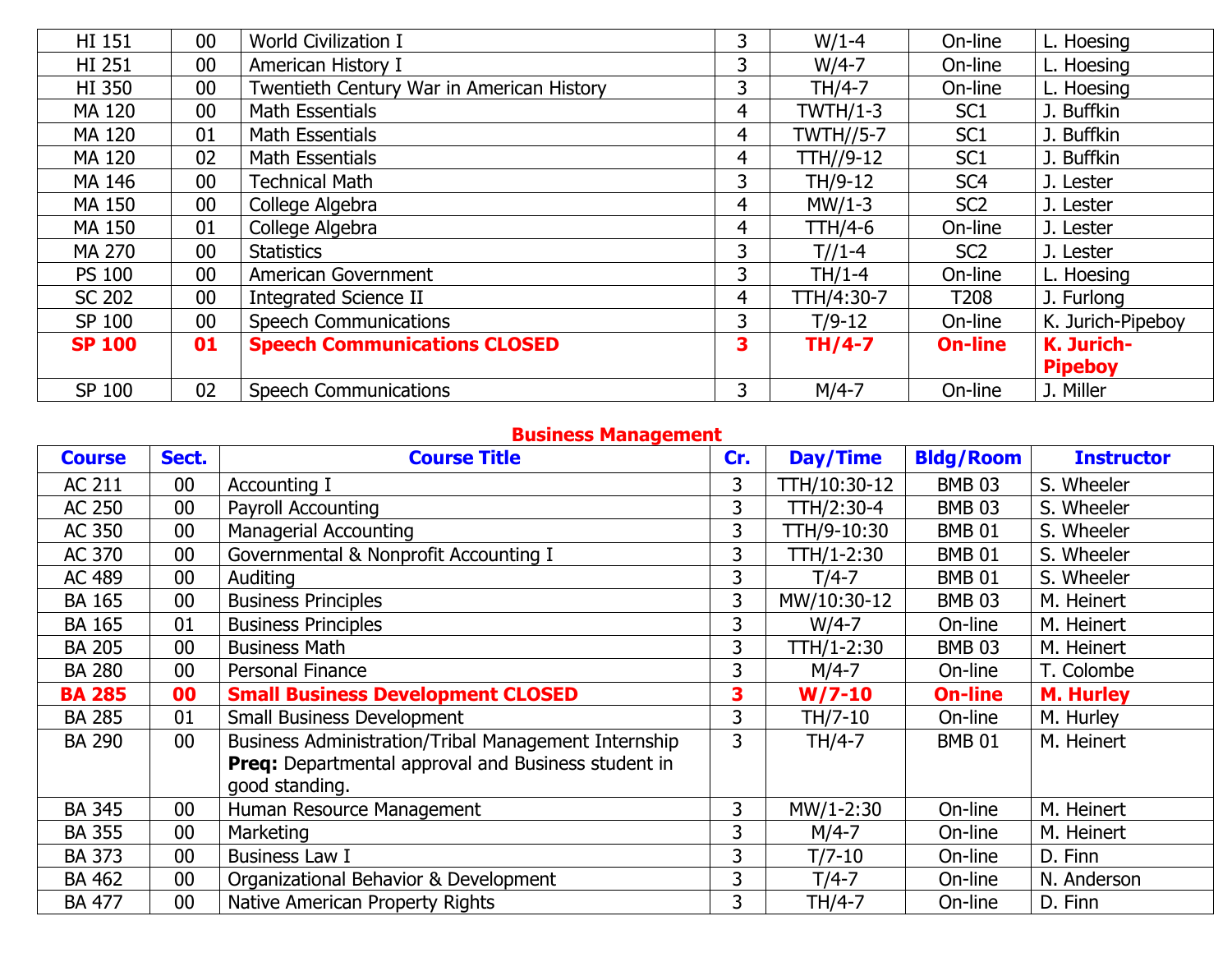| <b>BA 490</b> | 00 | <b>Business Administration/Tribal Management Internship</b><br><b>Preq:</b> Junior or Senior Business student in good<br>standing. | TH/4-7   | <b>BMB 01</b> | M. Heinert  |
|---------------|----|------------------------------------------------------------------------------------------------------------------------------------|----------|---------------|-------------|
| <b>BA 491</b> | 00 | SOBA I & Tribal Court Practice Methods I                                                                                           | $M/Z-10$ | On-line       | D. Finn     |
| EC 405        | 00 | Community Development                                                                                                              | $W/4-7$  | On-line       | N. Anderson |

#### **Education**

| <b>Course</b> | Sect.           | <b>Course Title</b>                                 | Cr. | Day/Time | <b>Bldg/Room</b> | <b>Instructor</b> |
|---------------|-----------------|-----------------------------------------------------|-----|----------|------------------|-------------------|
| ED 201        | 00 <sub>0</sub> | <b>Computers in Education</b>                       | 3   | TH/4-7   | Hybrid/ED3       | A. Menter         |
| ED 237        | 00 <sub>0</sub> | <b>Traditional Dollmaking</b>                       | 3   | $W/4-7$  | Hybrid/SS103     | D. One Star       |
| ED 305        | $00\,$          | Methods of Teaching Preq: EE 200, ED 210            | 3   | $W/4-7$  | Hybrid/ED1       | D. Seibel         |
| ED 320        | 00 <sub>0</sub> | Methods of Teaching Social Studies Preq: ED 210,    | 2   | TH/7-9   | Hybrid/ED2       | S. Bertram        |
|               |                 | HI 251, GE 200                                      |     |          |                  |                   |
| ED 330        | 00              | Methods of Teaching Reading Preq: ED 210, ED 230    | 3   | TH/4-7   | Hybrid/ED2       | A. Engel          |
| ED 339        | 00 <sub>0</sub> | <b>Indian Education</b>                             | 3   | $T/4-7$  | On-line          | A. Menter         |
| ED 499        | 01              | Internship in the Elementary School Permission from | 9   | Arranged | Arranged         | D. Seibel         |
|               |                 | Dept. Chair                                         |     |          |                  |                   |
| ED 499        | 02              | Internship in the Elementary School Permission from | 12  | Arranged | Arranged         | D. Seibel         |
|               |                 | <b>Dept. Chair</b>                                  |     |          |                  |                   |
| <b>EE 200</b> | 00              | <b>Child Growth and Development CLOSED</b>          | 3   | TH/7-10  | <b>On-line</b>   | <b>K. Kearns</b>  |
| EE 236        | 00 <sub>0</sub> | Understanding Young Children                        | 3   | $T/4-7$  | On-line          | S. Bertram        |
| EE 299        | 00              | Early Childhood Practicum Instructor Approval       | 3   | Arranged | Arranged         | C. Medearis       |
| <b>MA 310</b> | 00 <sup>°</sup> | Math for Teachers I                                 | 3   | $T/4-7$  | Hybrid/ED1       | T. Blake          |

#### **Special Education**

| <b>Course</b>   | Sect.           | <b>Course Title</b>                                    | Cr. | <b>Day/Time</b> | <b>Bldg/Room</b> | <b>Instructor</b> |
|-----------------|-----------------|--------------------------------------------------------|-----|-----------------|------------------|-------------------|
| <b>SPED 200</b> | 00              | Introduction to Special Education                      |     | $M/4-7$         | On-line          | K. Kearns         |
| <b>SPED 322</b> | 00 <sub>0</sub> | Teaching Children & Youth with Mild/Moderate           |     | $T/4-7$         | Hybrid/ED2       | A. Engel          |
|                 |                 | <b>Disabilities</b>                                    |     |                 |                  |                   |
| <b>SPED 499</b> | 01              | Internship in Elementary & Secondary Special Education | 9   | Arranged        | Arranged         | D. Seibel         |
|                 |                 | <b>Permission from Dept. Chair</b>                     |     |                 |                  |                   |
| <b>SPED 499</b> | 02              | Internship in Elementary & Secondary Special Education | 12  | Arranged        | Arranged         | D. Seibel         |
|                 |                 | <b>Permission from Dept. Chair</b>                     |     |                 |                  |                   |

#### **Graduate Education**

| Course | Sect. | <b>Course Title</b>    | Cr. | Day/Time | <b>Bldg/Room</b> | <b>Instructor</b> |
|--------|-------|------------------------|-----|----------|------------------|-------------------|
| ED 620 | 00    | Models of Instruction  |     | $W/4-7$  | Hybrid/ED2       | D. Seibel         |
| ED 633 | 00    | Indigenous World Views |     | $T/4-7$  | On-line          | A. Menter         |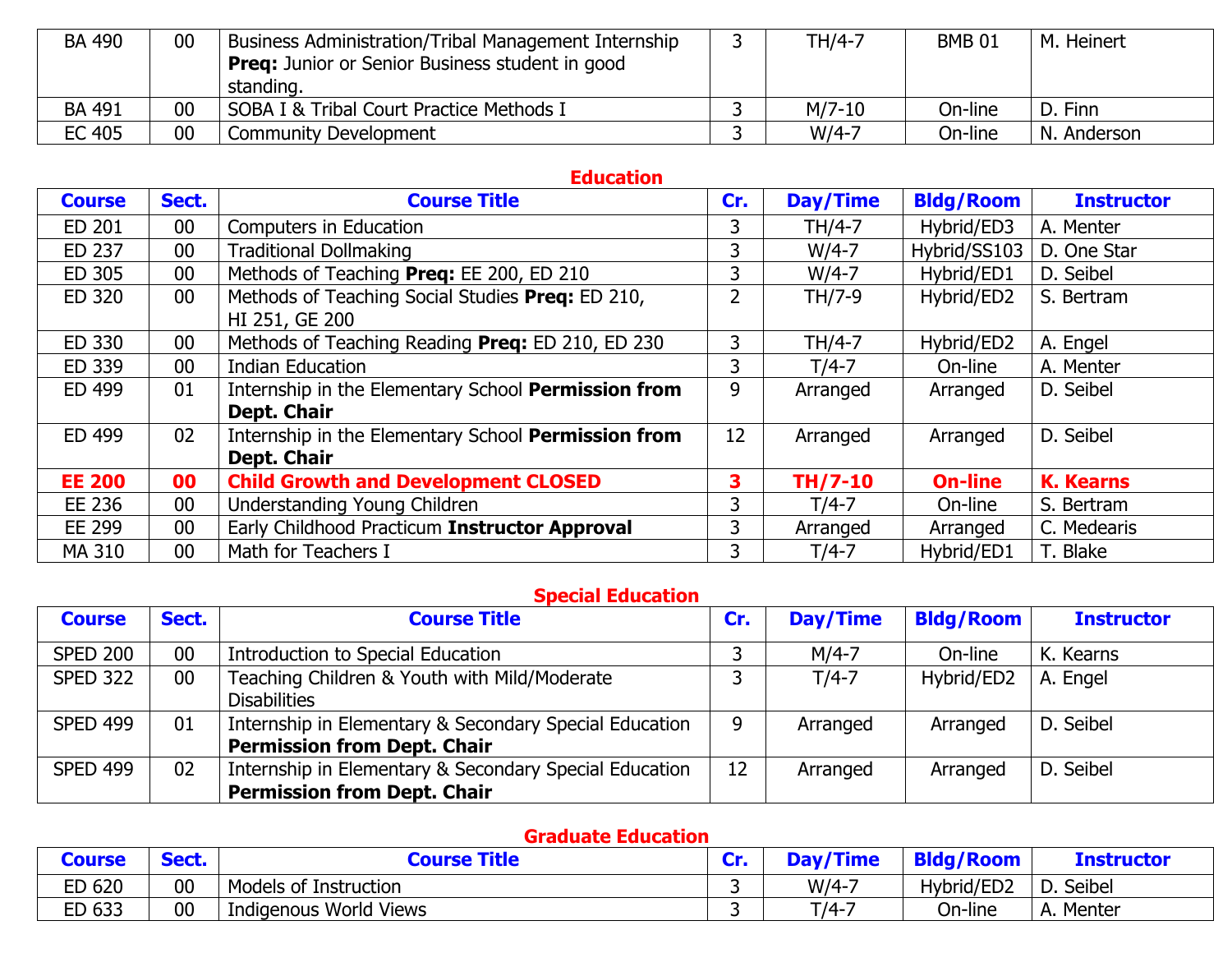| ED 635          | 00              | Standards-based Teaching                                 | 3 | $W/4-7$  | On-line        | R. Krogh   |
|-----------------|-----------------|----------------------------------------------------------|---|----------|----------------|------------|
| ED 642          | 00 <sub>0</sub> | Approaches & Techniques for Teaching Reading -           | ∍ | TH/4-7   | Hybrid/ED2     | A. Engel   |
|                 |                 | Elementary                                               |   |          |                |            |
| ED 650          | 00              | Survey of ECSE: Typical/Atypical Development             | 3 | TH/7-10  | On-line        | K. Kearns  |
| <b>EDR 600</b>  | 00              | <b>Reading &amp; Writing Educational Research CLOSED</b> | 3 | $M/4-7$  | <b>On-line</b> | P. Crum    |
| <b>EDAD 660</b> | 00              | Introduction to Educational Leadership                   |   | $T/4-7$  | On-line        | A. Bertram |
| <b>EDAD 664</b> | 00              | The Educational Leader and Instructional Supervision     | っ | $M/4-7$  | On-line        | R. Krogh   |
| <b>EDAD 669</b> | 00 <sub>0</sub> | Internship Experience for the Educational Leader -       | っ | Arranged | Arranged       | A. Fisher  |
|                 |                 | Elementary                                               |   |          |                |            |
| <b>EDAD 670</b> | 00 <sup>°</sup> | Internship Experience for the Educational Leader -       | 3 | Arranged | Arranged       | A. Fisher  |
|                 |                 | Secondary                                                |   |          |                |            |

#### **Human Services**

| <b>Course</b> | Sect.           | <b>Course Title</b>                                  | Cr. | Day/Time    | <b>Bldg/Room</b> | <b>Instructor</b> |
|---------------|-----------------|------------------------------------------------------|-----|-------------|------------------|-------------------|
| CD 411        | 00              | Alcohol Use, Abuse & Dependency                      | 3   | $M/7-10$    | MP133            | J. Cahill         |
| CD 421        | 00              | Drugs: Licit and Illicit                             | 3   | TH/4-7      | <b>MP133</b>     | D. Stenstrom, Sr. |
| CD 431        | 00              | Chemical Dependency's Impact of Diverse Cultures     | 3   | $T/4-7$     | MP133            | J. Cahill         |
| CJ 417        | 00              | Juvenile Delinquency & Justice                       | 3   | $M/1-4$     | On-line          | S. Klein          |
| CJ 427        | $00\,$          | Correctional Theory & Practice                       | 3   | $M/7-10$    | On-line          | M. Eagle Bear     |
| <b>HS 200</b> | $00\,$          | Fundamentals of the Helping Professions              | 3   | TH/9-12     | MP133            | D. Stenstrom, Sr. |
| <b>HS 290</b> | $00\,$          | Field Placement I                                    | 3   | TH/7-10     | On-line          | L. Klein          |
| <b>HS 390</b> | $00\,$          | Field Placement II: Lakota-Culture Specific          | 3   | TH/7-10     | On-line          | L. Klein          |
| <b>HS 405</b> | $00\,$          | Case Management                                      | 3   | $M/4-7$     | <b>Hybrid</b>    | J. Cahill         |
| <b>HS 490</b> | $00\,$          | Field Placement III: Advanced                        | 3   | TH/7-10     | On-line          | L. Klein          |
| PY 100        | $00\,$          | General Psychology                                   | 3   | $T/9-12$    | MP133            | D. Stenstrom, Sr. |
| <b>PY 100</b> | 01              | <b>General Psychology CLOSED</b>                     | 3   | $W/7-10$    | <b>On-line</b>   | D. Stenstrom, Sr. |
| PY 301        | $00\,$          | Counseling Methods I: Fundamental Skills             | 3   | $T/1-4$     | <b>Hybrid</b>    | J. Cahill         |
| <b>PY 408</b> | 00              | Human Development                                    | 3   | $W/4-7$     | MP133            | L. Klein          |
| <b>PY 420</b> | 00 <sub>0</sub> | Adventure Psychology This class will run for 7 weeks | 3   | $F/4 - 7$ & | MP133            | L. Klein          |
|               |                 |                                                      |     | $S/10-2$    |                  |                   |
| <b>PY 468</b> | 00              | Native American Perspectives on Psychology           | 3   | $T/7 - 10$  | <b>MP133</b>     | L. Klein          |
| <b>RH 200</b> | $00\,$          | Fundamentals of Rehabilitation Counseling            | 3   | $W/1-4$     | <b>MP133</b>     | D. Stenstrom, Sr. |
| SO 413        | 00              | Methods of Social & Behavioral Research              | 3   | $W/9-12$    | On-line          | S. Klein          |
| <b>SW 315</b> | 00              | Child/Family/Social Policy                           | 3   | $TH/1-4$    | On-line          | L. Klein          |

### **Human Services Graduate Program**

| ourse         | .  |                                                                      | ~⊷ |         | a / R<br><b>BL</b><br>koom | <u>fnstructor</u>     |
|---------------|----|----------------------------------------------------------------------|----|---------|----------------------------|-----------------------|
| <b>HS 500</b> | 00 | <b>Relationships</b><br>Professional '<br>; in Helping<br>studies in |    | $W/6-9$ | On-line                    | М.<br>: Bear<br>Eagle |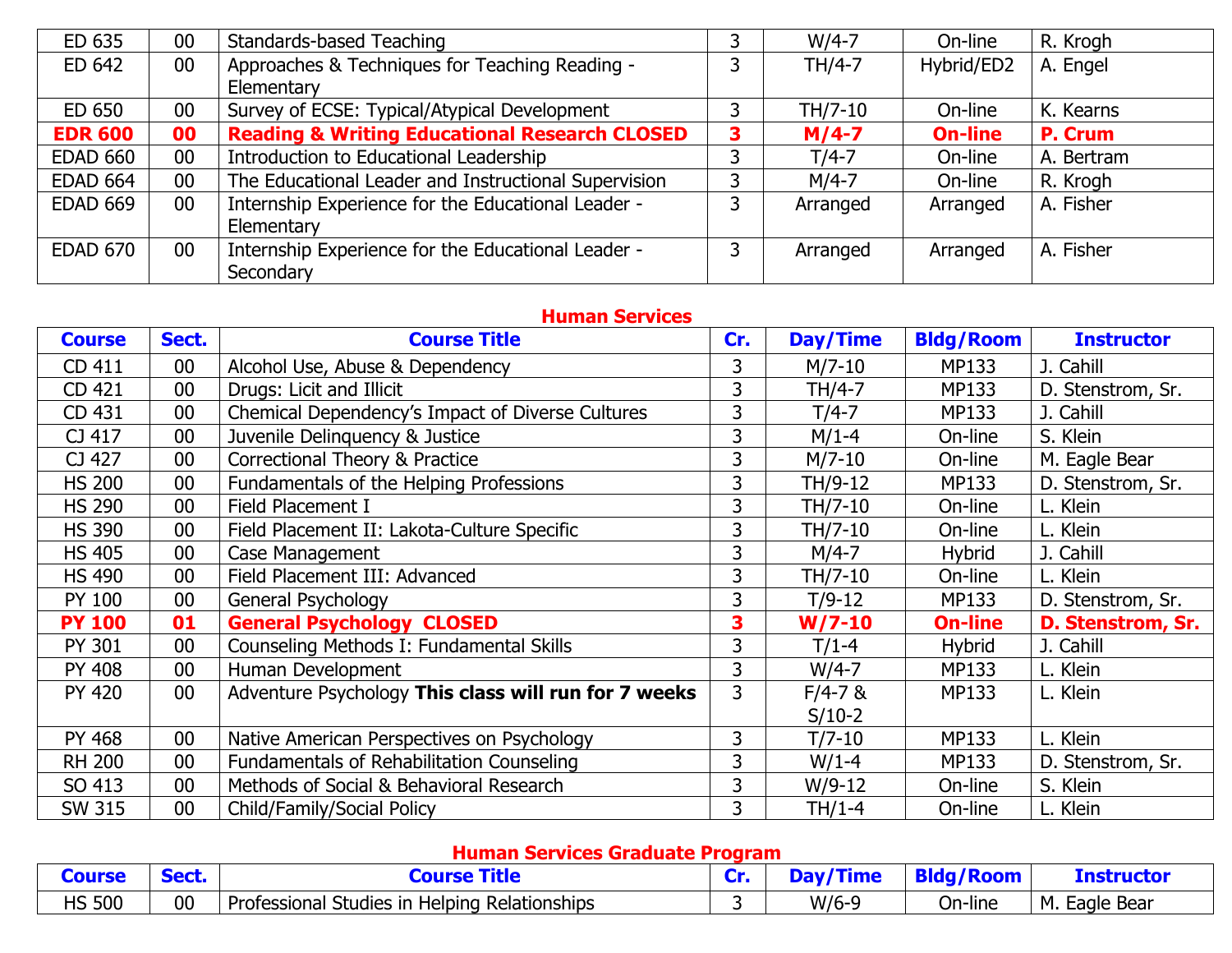| <b>HS 520</b> | 00 | <sup>1</sup> Research and Program/Organizational Evaluation | $W/4-7$ | On-line | Jurich-Pipeboy<br>V<br>N. |
|---------------|----|-------------------------------------------------------------|---------|---------|---------------------------|
| <b>HS 574</b> | 00 | Professional Orientation, Ethics & Cultural Values          | $T/6-9$ | On-line | Eagle Bear<br>M.          |
| PY 557        | 00 | Development & Psychosocial Intervention<br>Human            | $M/6-9$ | Hybria  | Keller                    |

# **Lakota Institute of Teaching and Learning**

| <b>Course</b> | Sect.           | <b>Course Title</b>                         | Cr.            | Day/Time | <b>Bldg/Room</b> | <b>Instructor</b>                                  |
|---------------|-----------------|---------------------------------------------|----------------|----------|------------------|----------------------------------------------------|
| AS 141        | 00              | Traditional Lakota Arts I Lab Fee: \$150.00 | 3              | $M/7-10$ | On-line          | J. Eastman                                         |
| AS 141        | 01              | Traditional Lakota Arts I Lab Fee: \$150.00 | 3              | $W/7-10$ | On-line          | J. Eastman                                         |
| IS 230        | 00 <sub>0</sub> | Tribal Law, Treaties & Government           | 3              | $TH/1-4$ | On-line          | R. Lost His Blanket-<br>Stone, Jr.                 |
| IS 230        | 01              | Tribal Law, Treaties & Government           | 3              | $T/1-4$  | On-line          | R. Lost His Blanket-<br>Stone, Jr.                 |
| <b>LL 101</b> | 00              | <b>Lakota Language I CLOSED</b>             | 4              | $M/6-10$ | <b>On-line</b>   | <b>R. Lost His</b><br><b>Blanket-Stone,</b><br>Jr. |
| LL 101        | 01              | Lakota Language I                           | $\overline{4}$ | TH/6-10  | On-line          | N. Eagle Star                                      |
| <b>LL 101</b> | 02              | Lakota Language I CLOSED                    | 4              | $T/6-10$ | <b>On-line</b>   | <b>R. Lost His</b><br><b>Blanket-Stone,</b><br>Jr. |
| LL 102        | 00 <sub>0</sub> | Lakota Language II Preq: LL 101             | $\overline{4}$ | $W/1-5$  | On-line          | R. Lost His Blanket-<br>Stone, Jr.                 |
| <b>LS 253</b> | 00              | <b>Lakota History and Culture CLOSED</b>    | 3              | $M/1-4$  | <b>On-line</b>   | <b>R. Lost His</b><br><b>Blanket-Stone,</b><br>Jr. |
| <b>LS 253</b> | 01              | <b>Lakota History and Culture CLOSED</b>    | 3              | $T/7-10$ | <b>On-line</b>   | <b>N. Eagle Star</b>                               |
| LS 320        | 00              | Lakota Teachings & Health                   | 3              | $M/4-7$  | On-line          | D. Stenstrom, Sr.                                  |

| <b>Nursing</b> |       |                                                                                     |     |                      |                  |                   |  |  |
|----------------|-------|-------------------------------------------------------------------------------------|-----|----------------------|------------------|-------------------|--|--|
| <b>Course</b>  | Sect. | <b>Course Title</b>                                                                 | Cr. | Day/Time             | <b>Bldg/Room</b> | <b>Instructor</b> |  |  |
| <b>PN 102</b>  | 00    | Pharmacology I Instructor Approval<br>Lab Fee: \$30.00 per credit hour              |     | $M/2-5$              | On-line          | A. Fox            |  |  |
| <b>PN 105</b>  | 00    | Certified Nursing Assistant Lab Fee: \$40.00 per credit<br>hour Class size limit: 8 | 4   | TBA                  | Hybrid           | M. Allen          |  |  |
| <b>PN 155</b>  | 00    | Medical Terminology Lab Fee: \$30.00 per credit hour                                |     | $W/10-12$            | <b>Hybrid</b>    | L. Dunn           |  |  |
| <b>PN 210</b>  | 00    | Nursing Basics I Instructor Approval<br>Lab Fee: \$30.00 per credit hour            | 6   | $M/9-1$<br>$T/10-12$ | <b>Hybrid</b>    | L. Dunn           |  |  |